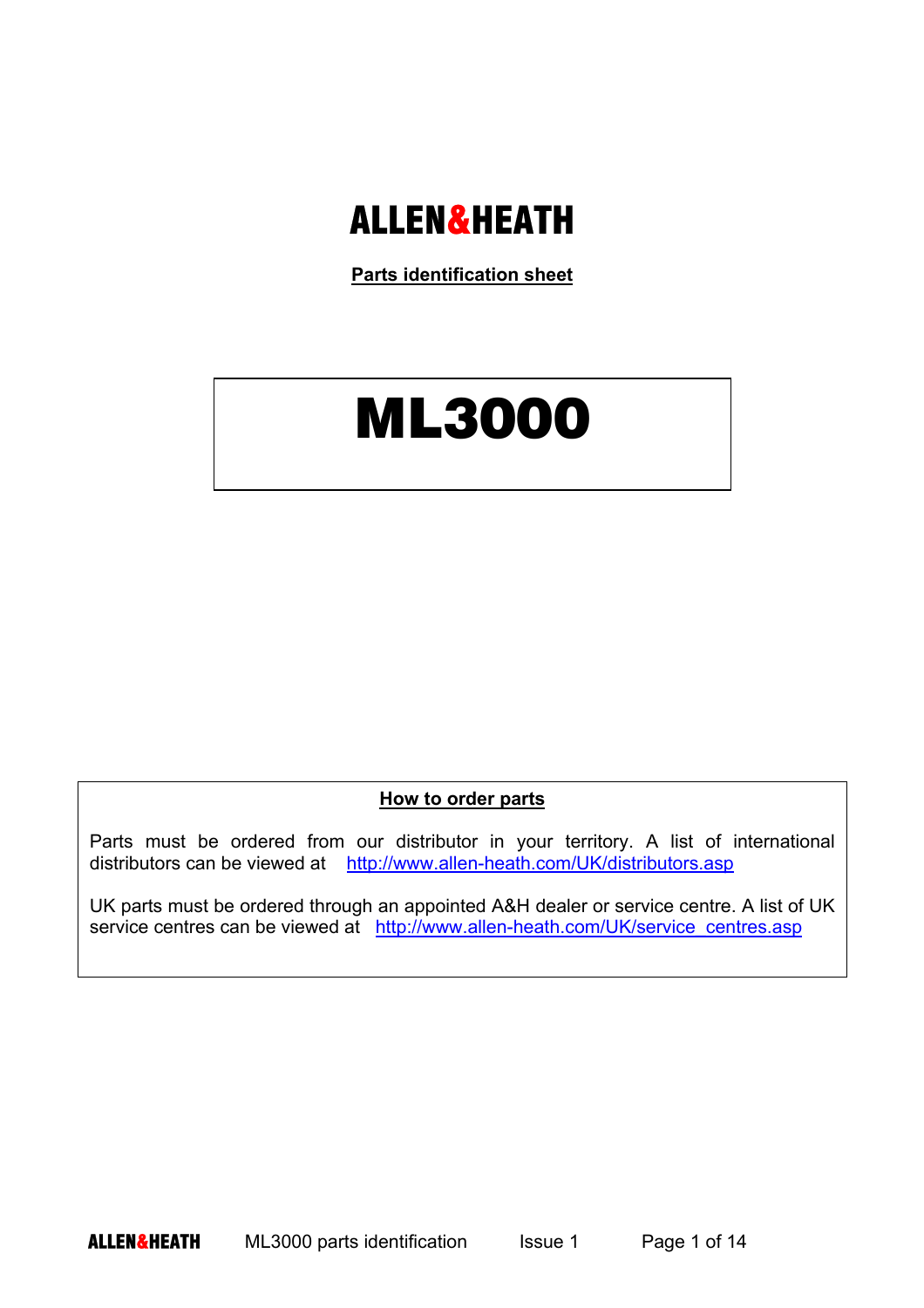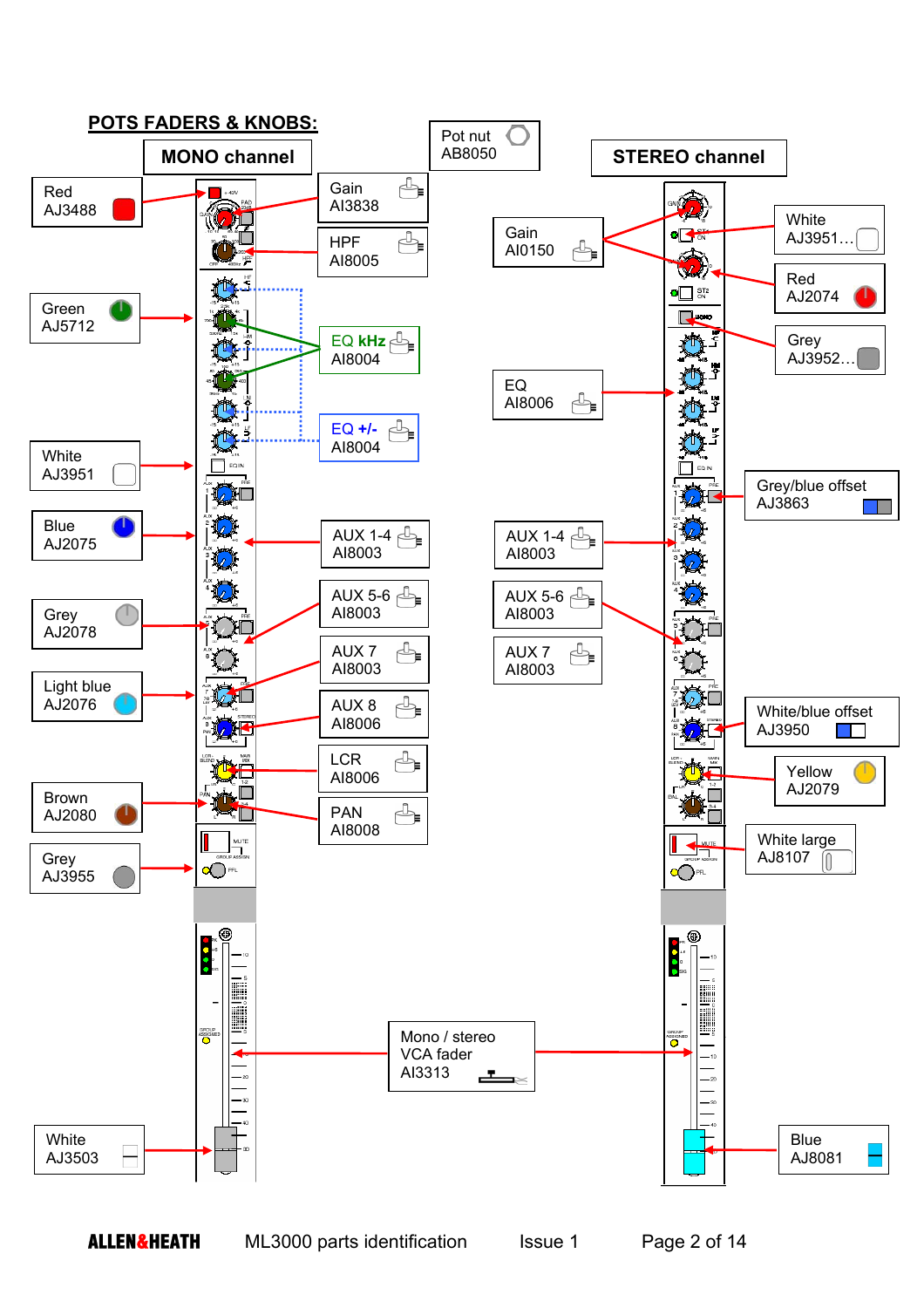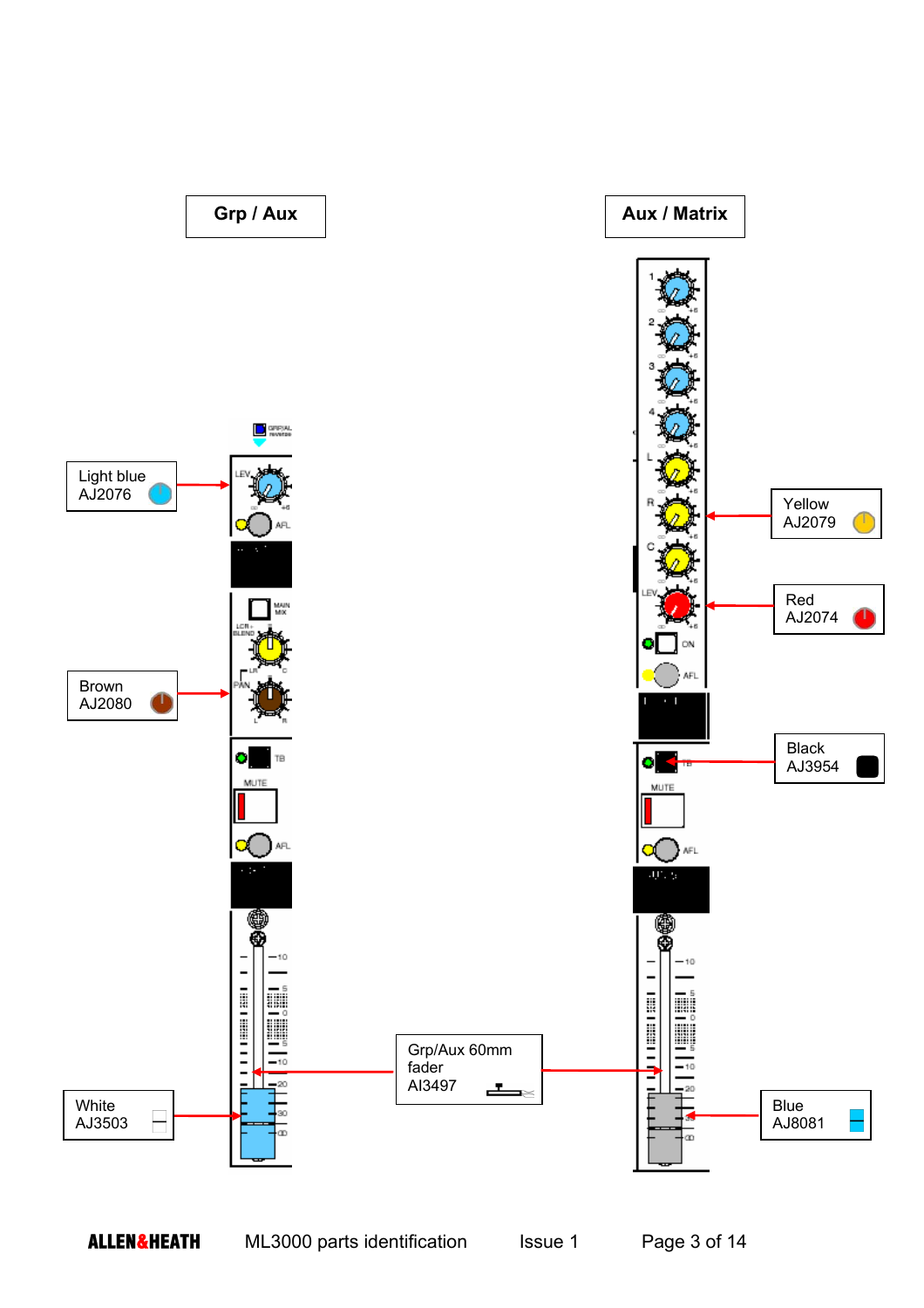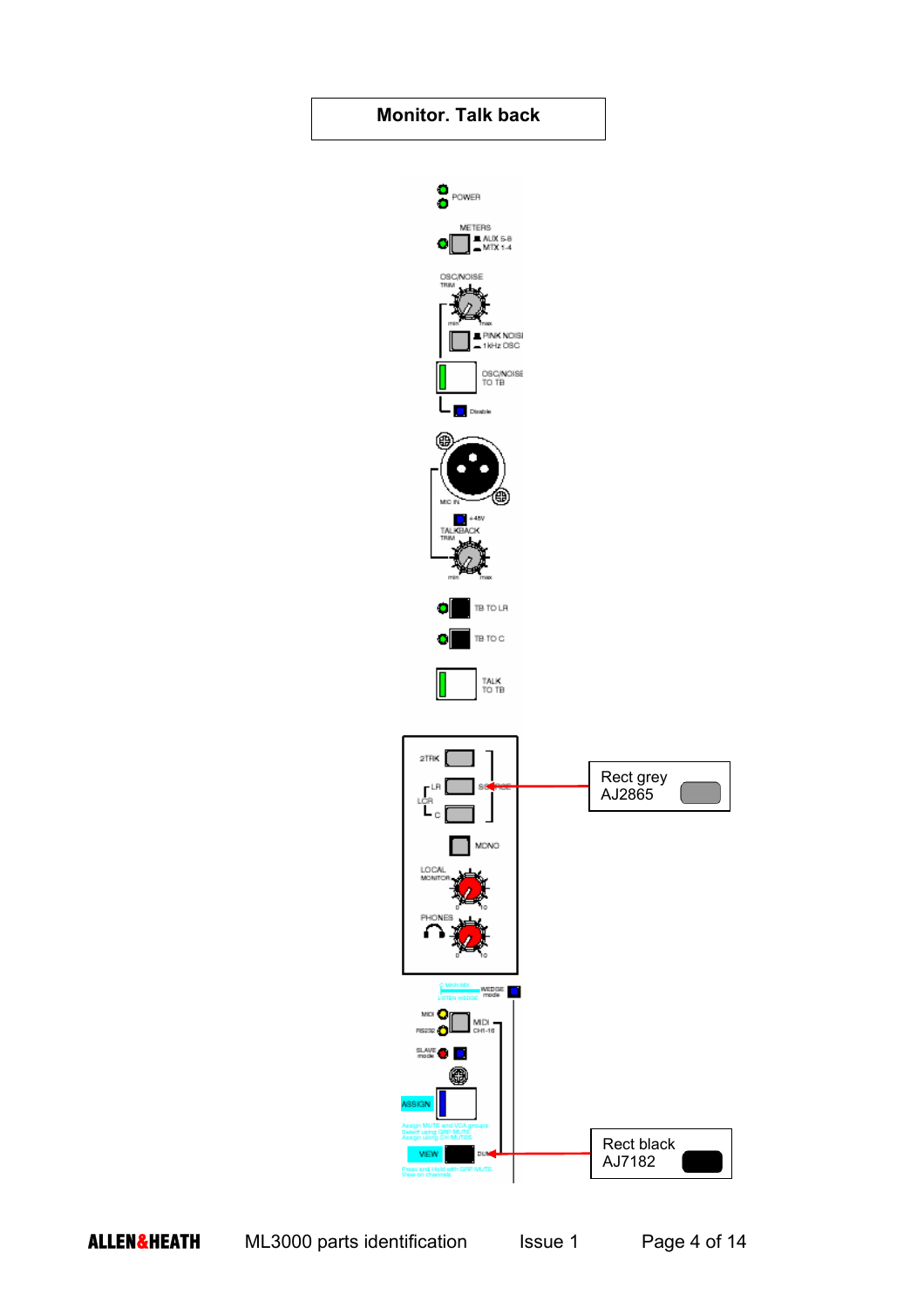**VCA. LRC. Mute master.** 

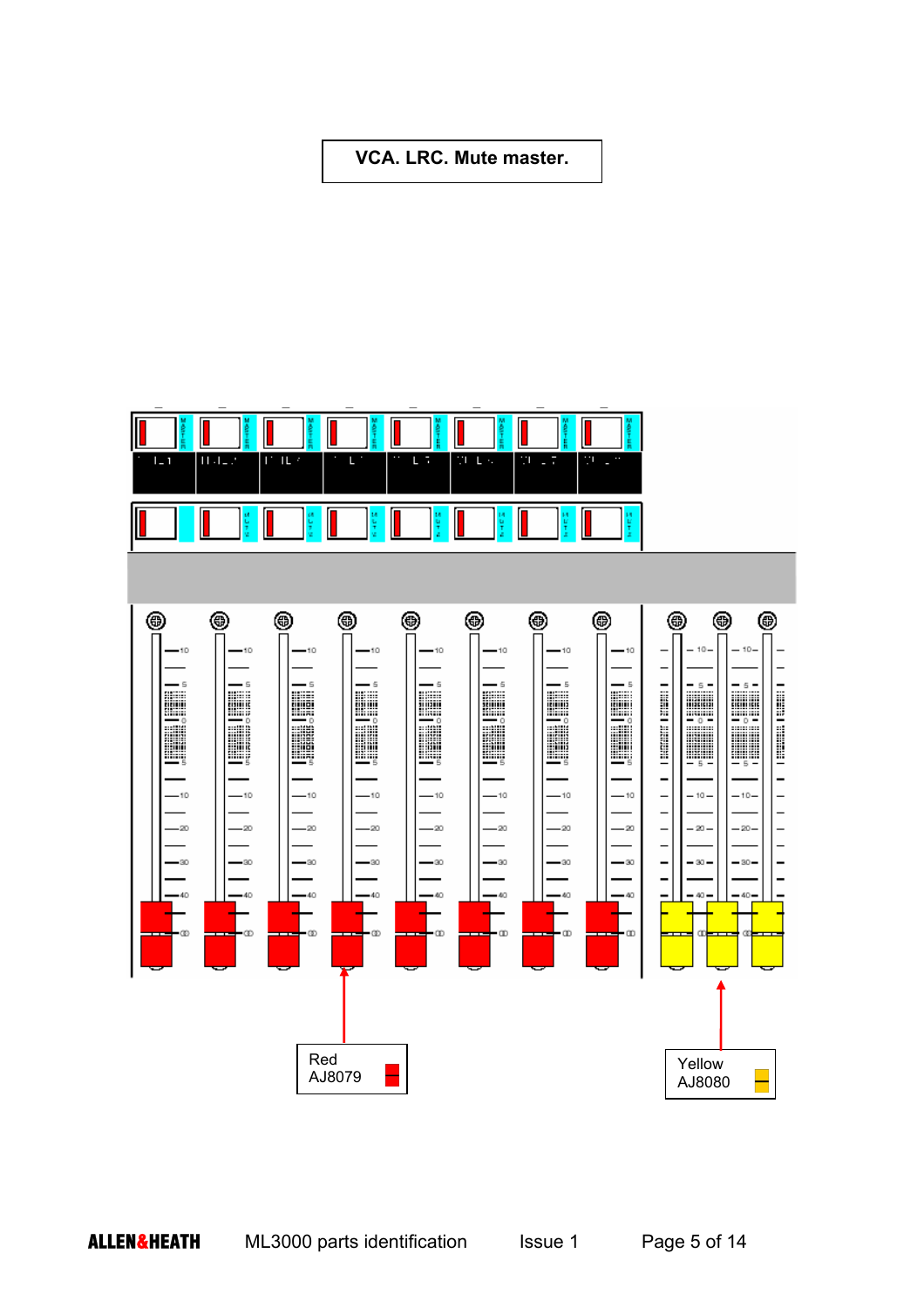

**ALLEN&HEATH** ML3000 parts identification Issue 1 Page 6 of 14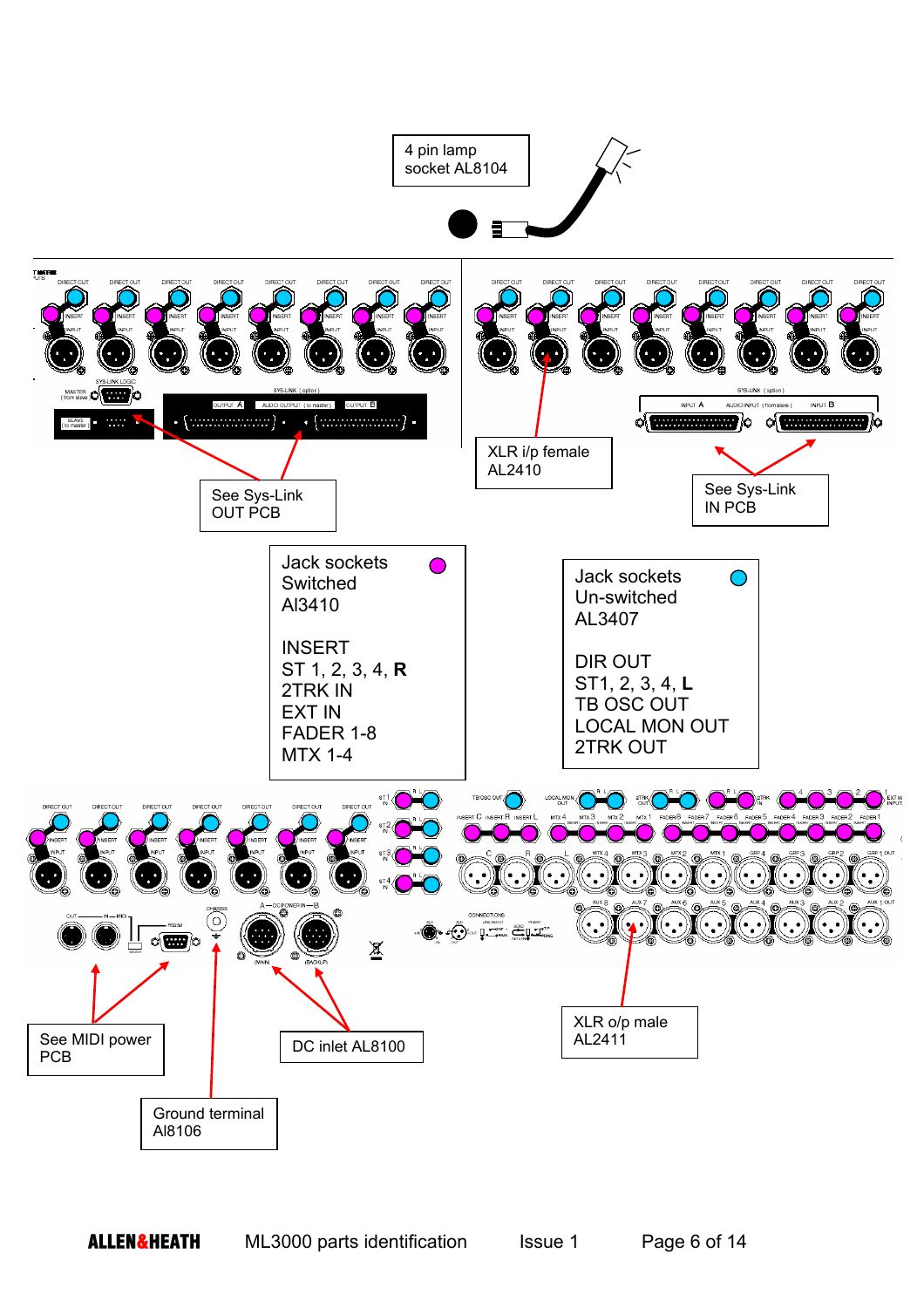## **INTERIOR PARTS:**



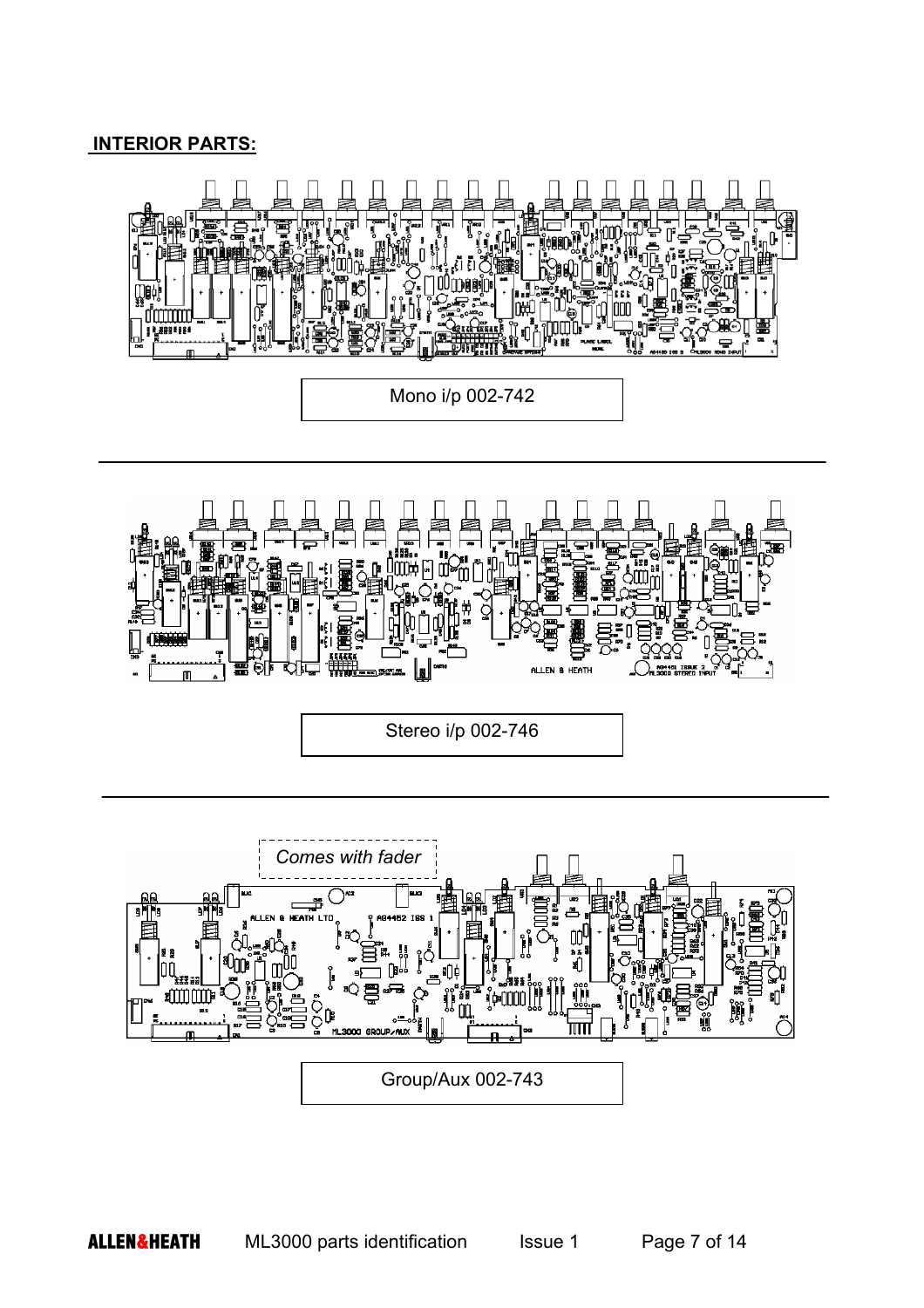



LRC 002-752



Master 002-745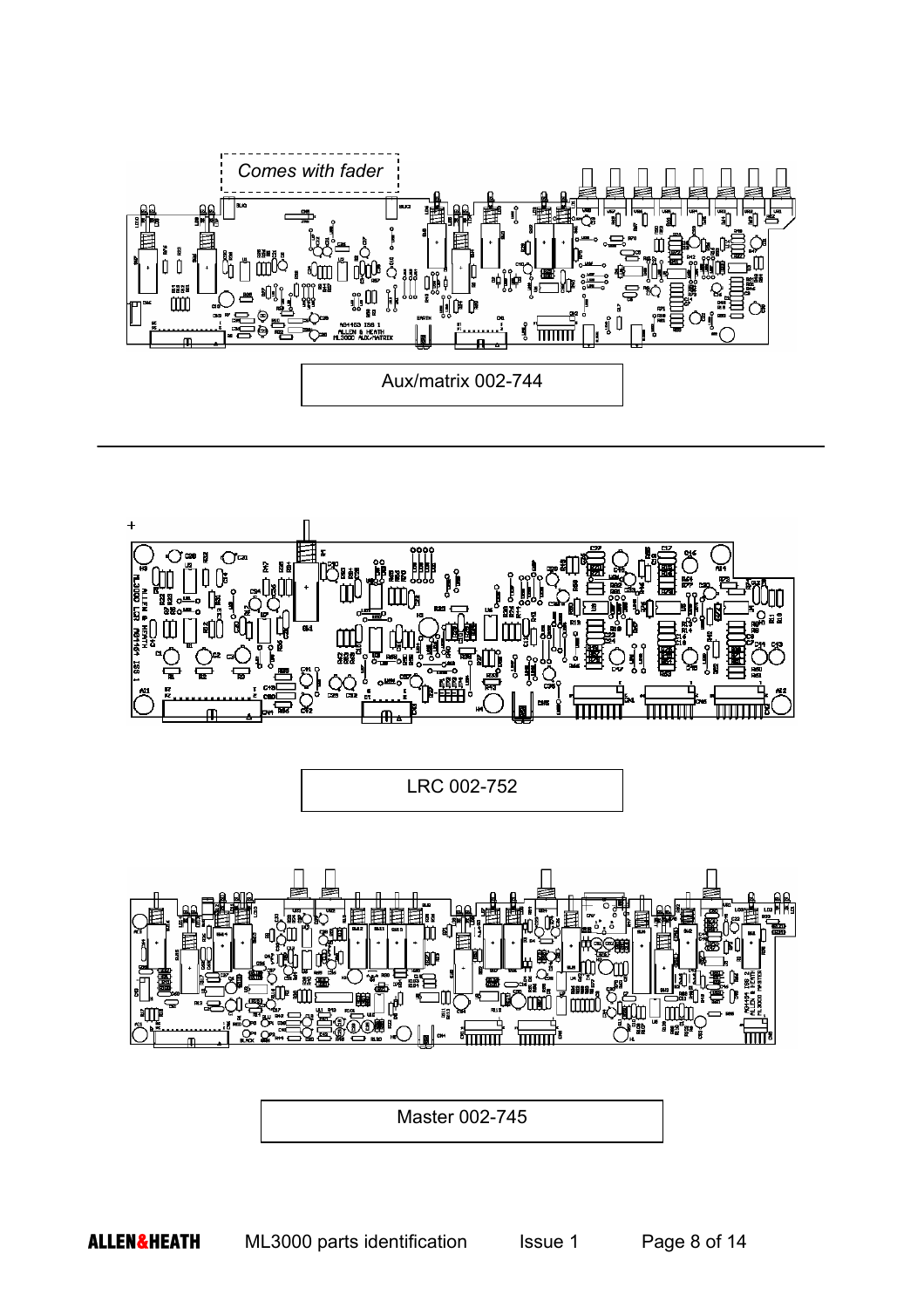

Mono connector 002-730

*Connectors for B, C & D stereo options* 





Master connector 002-750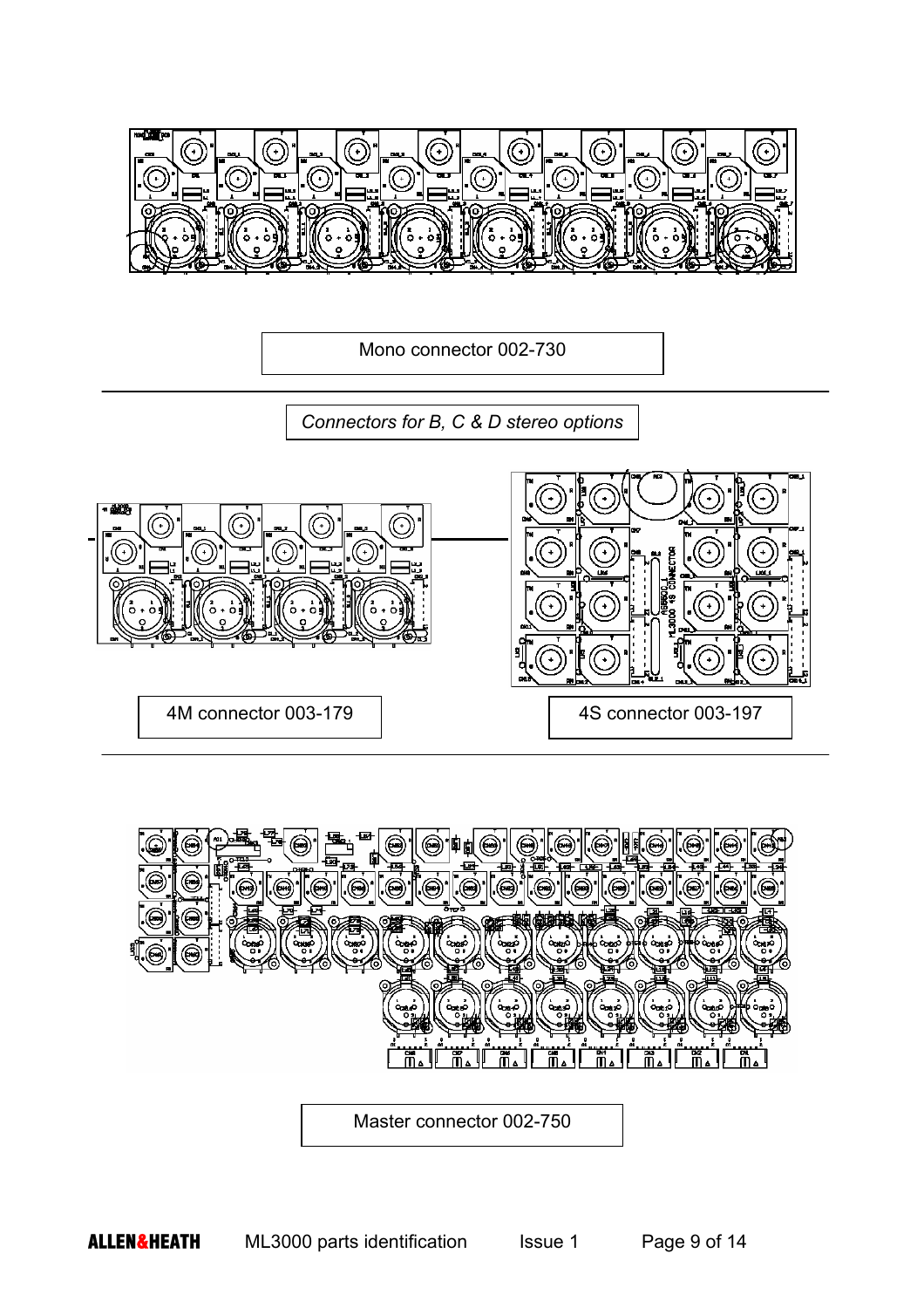

ASSIGN LINKS ACCORDING TO CONSOLE TYPE

CPU 002-550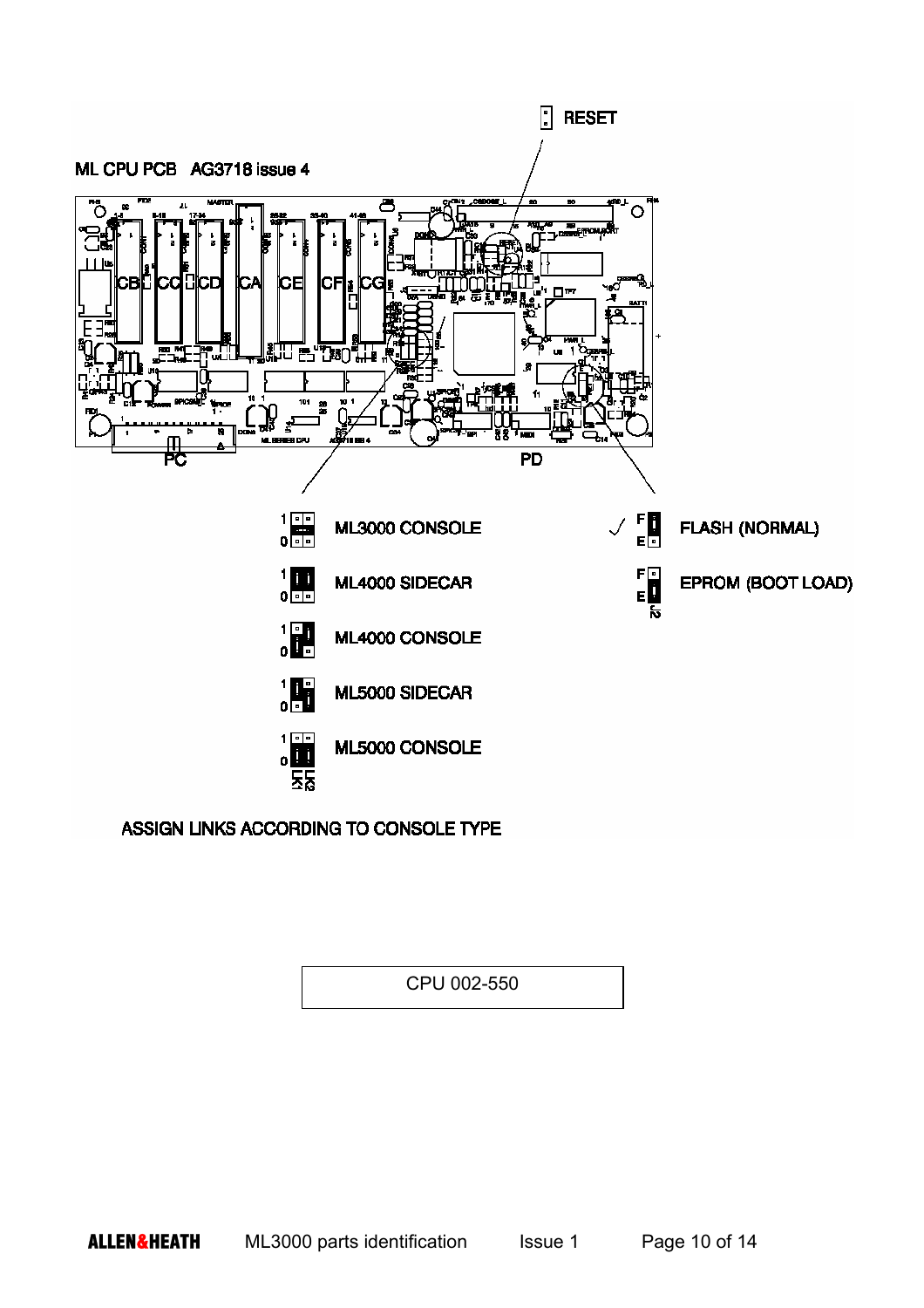



Mono fader PCB 002-747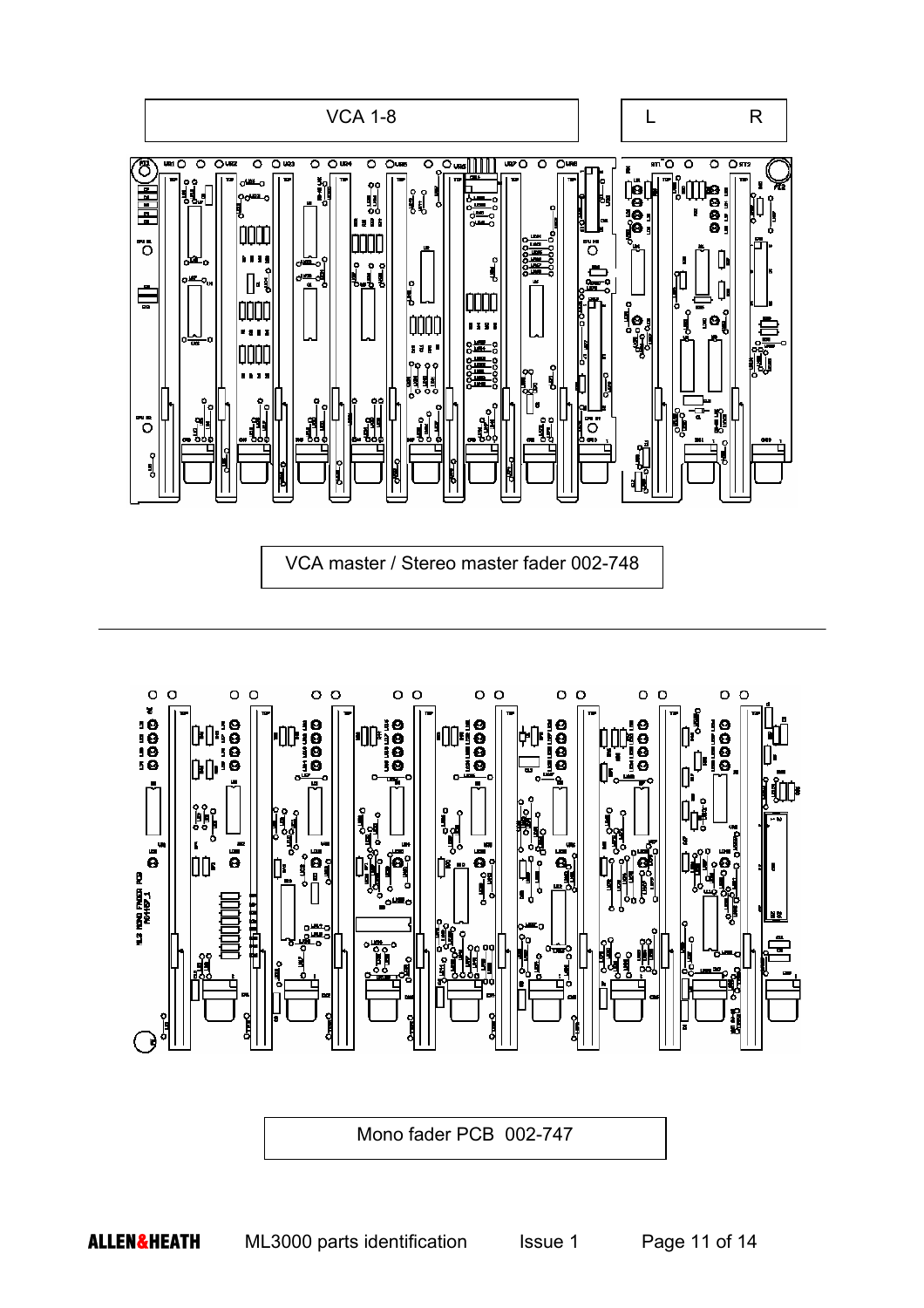



Sys-Link IN 002-732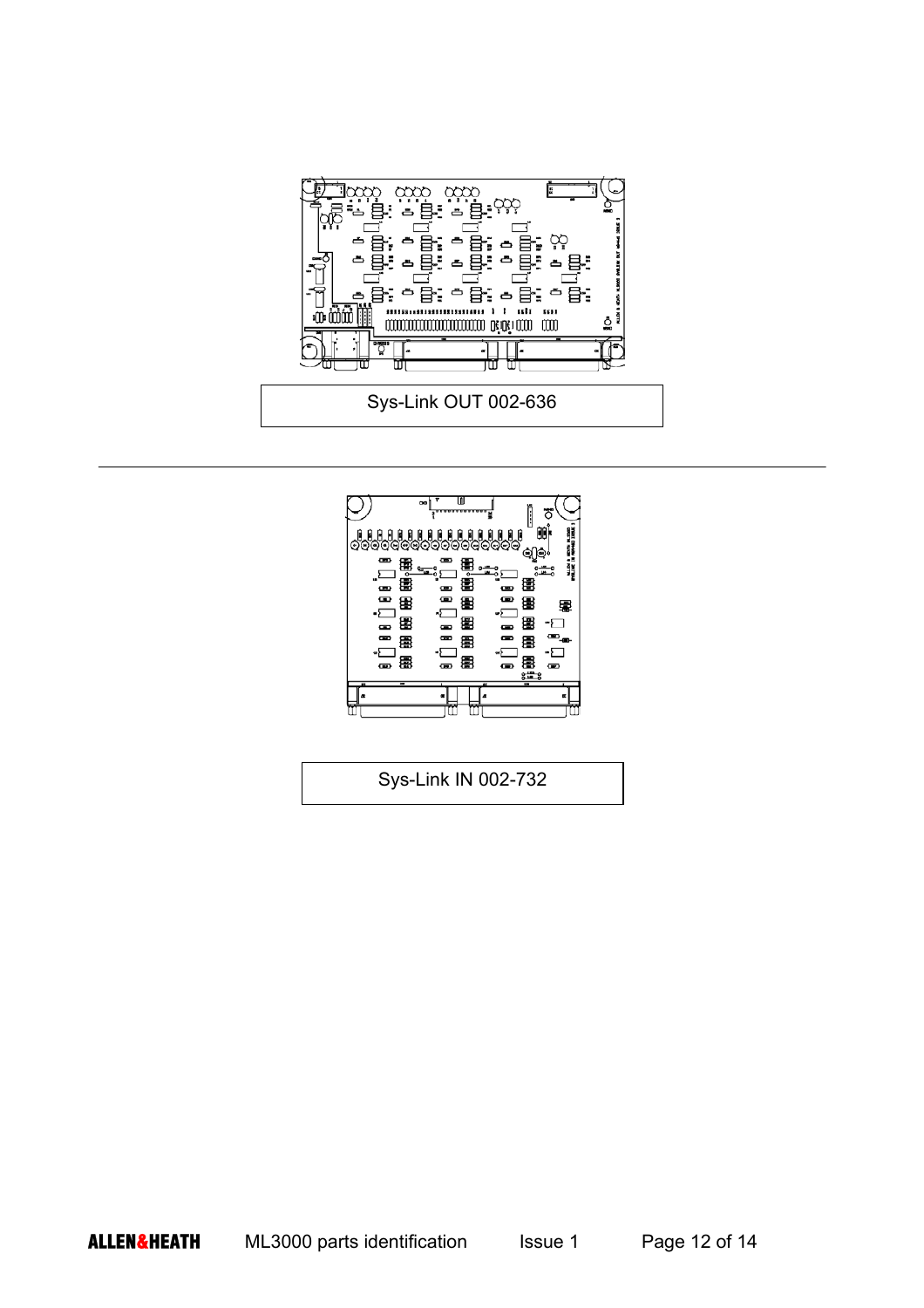

Master distribution 002-778



MIDI power 002-753